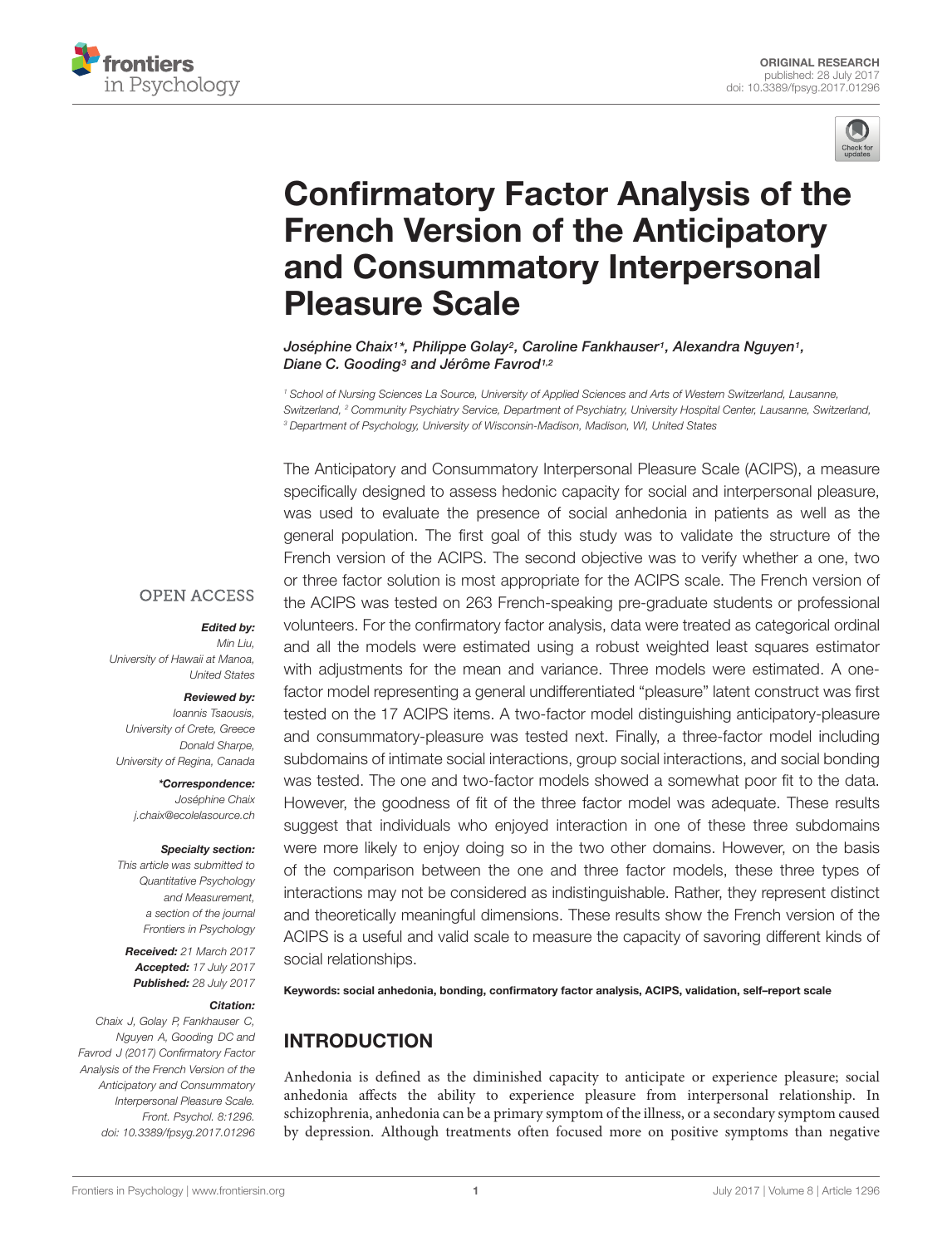ones, anhedonia has been shown to have a great impact on social functioning [\(Buchanan,](#page-5-0) [2007;](#page-5-0) [Blanchard et al.,](#page-5-1) [2011\)](#page-5-1). It has become increasingly important to be able to recognize its presence and its cause in order to treat it.

Although anhedonia is mostly recognized as a key feature of the negative symptoms of schizophrenia, it is continuously distributed throughout the general population. Although there are several self-report measures of anhedonia, only the Revised Social Anhedonia Scale (RSAS) [\(Eckblad et al.,](#page-5-2) [1982\)](#page-5-2) and the Anticipatory and Consummatory Interpersonal Pleasure Scale (ACIPS) [\(Gooding et al.,](#page-5-3) [2014\)](#page-5-3) focus solely on social anhedonia. The 40-item RSAS is the most well-known measure of social anhedonia. Perhaps because the RSAS is focused primarily on detection of psychopathology, it consists of dichotomous items which have a low rate of endorsement in the general population.

Decreased capacity for social and interpersonal pleasure is also found in the non-clinical population at a lower rate [\(Fonseca-Pedrero et al.,](#page-5-4) [2014\)](#page-5-4); this leads some researchers to question whether anhedonia might be better conceptualized as a personality trait [\(Lincoln et al.,](#page-5-5) [2016\)](#page-5-5). The ACIPS is an indirect measure of social anhedonia that can be used to evaluate the presence of social anhedonia in patients as well as the general population. The ACIPS is a measure specifically designed to assess hedonic capacity for social and interpersonal pleasure. In contrast to the RSAS, the ACIPS is not focused on psychopathology, and its items have higher rates of endorsement. Indeed, a recent investigation [\(Gooding et al.,](#page-5-6) [2017\)](#page-5-6) indicated that the ACIPS and RSAS assess unique as well as overlapping aspects of social anhedonia. Relative advantages of the ACIPS include its brevity, ease of administration, and updated content. Other advantages of the ACIPS is that there are different versions (i.e., child, adolescent, adult) available, suitable to the age of the respondents.

To date, there is ample evidence of the construct validity of the ACIPS as an indirect measure of social anhedonia. Investigators found evidence of convergent validity in studies of nonclinical undergraduate students [\(Gooding and Pflum,](#page-5-7) [2014a,](#page-5-7)[b;](#page-5-8) [Gooding et al.,](#page-5-3) [2014\)](#page-5-3) and community participants [\(Gooding](#page-5-9) [et al.,](#page-5-9) [2015\)](#page-5-9), where there were moderate and statistically significant positive correlations between social/interpersonal pleasure as measured by the ACIPS and measures of related constructs, such as anticipatory pleasure and consummatory pleasure, reward responsiveness, social connectedness, and sociability. They also observed moderate and inverse correlations between social/interpersonal pleasure (as measured by the ACIPS) and measures of social anhedonia (as measured by the RSAS), and the No Close Friends subscale of the Schizotypal Personality Questionnaire (SPQ) [\(Raine,](#page-5-10) [1991\)](#page-5-10) and Schizotypal Personality Questionnaire-Brief (SPQ-BR) [\(Cohen](#page-5-11) [et al.,](#page-5-11) [2010\)](#page-5-11). Evidence of discriminant validity was derived from its statistically non-significant associations with measures of unrelated constructs such as magical ideation, perceptual aberration, schizotypal ambivalence, and social desirability. Evidence of concurrent validity can be derived from a study of non-psychiatric adults [\(Kadison et al.,](#page-5-12) [2015\)](#page-5-12) in which social anhedonia showed a strong relationship with facial expressivity during the viewing of images of threatening stimuli

and others in distress as well as a robust interaction with gender.

While the ACIPS was originally developed with the goal of distinguishing anticipatory and consummatory aspects of pleasure (i.e., a two-factor structure), subsequent analyses did not support that factorial structure. Rather, evidence has supported either a three- or four-factor structure [\(Gooding and Pflum,](#page-5-7) [2014a,](#page-5-7) [2016\)](#page-5-13). Because the fourth factor was based on only one item in one investigation and two items in another, the four factor structure is therefore not adequately testable and may be unreliable.

One plausible hypothesis is that individuals suffering from schizophrenia might have deficits in anticipating pleasurable events more than consummatory pleasure [\(Mote et al.,](#page-5-14) [2014\)](#page-5-14). However, previous studies tend to show that the temporal aspects – the distinction between anticipation and consumption – are not evident in the ACIPS [\(Gooding and Pflum,](#page-5-13) [2016\)](#page-5-13). Gooding, the primary developer of the ACIPS, asserts that the distinction between anticipation and consummation may be more difficult to disentangle in the case of social interactions, where even in the case of "in the moment" interactions, the experience of pleasure may reflect an amalgam of "in the moment," historical, and anticipatory aspects of related interactions. Alternatively, Frost and Strauss [\(Frost and Strauss,](#page-5-15) [2016\)](#page-5-15), assert that although the anticipatory items of the ACIPS do not raise concern, the consummatory items may lack construct validity. Consummatory ACIPS items do not rely on direct experimentation of feeling but rather on hypothetical circumstances. To measure the consummatory pleasure, the respondent would have to be in the situation provoking the feelings. Yet in the case of hypothetical reports like the ACIPS, the respondent would have to imagine himself in the situation where he would experience the particular feeling or emotion. This could partly explain why the anticipatory-consummatory structure is not relevant for the ACIPS.

To date, there have been two cross-cultural validations of the ACIPS. The factor structure and construct validity of the ACIPS has been investigated in Spanish and Chinese samples. In a nonclinical Spanish sample, the investigators [\(Gooding et al.,](#page-5-16) [2016\)](#page-5-16) observed that three factors (namely, Intimate social interactions, Social bonding in the context of media/communications, and Casual socialization) accounted for 79% of the variance. In addition, the second edition of the Beck Depression Inventory (BDI-II) [\(Beck et al.,](#page-5-17) [1996\)](#page-5-17) was administered concurrently with the ACIPS. The participants who reported a moderate or severe level of depressive symptoms had higher total ACIPS scores than participants who reported a minimal to mild level of depressive symptoms. Given that anhedonia is one of the symptoms considered in the depressive syndrome, these findings [\(Gooding](#page-5-16) [et al.,](#page-5-16) [2016\)](#page-5-16) suggest that the ACIPS demonstrates concurrent validity. In sum, the results of the Spanish cross-validation study appears wholly consistent with the findings based on American samples.

The Chinese translation of the ACIPS [\(Chan et al.,](#page-5-18) [2016\)](#page-5-18) was administered to a non-clinical adult sample, along with translations of the SPQ and measures of general pleasure in order to assess convergent validity as well as its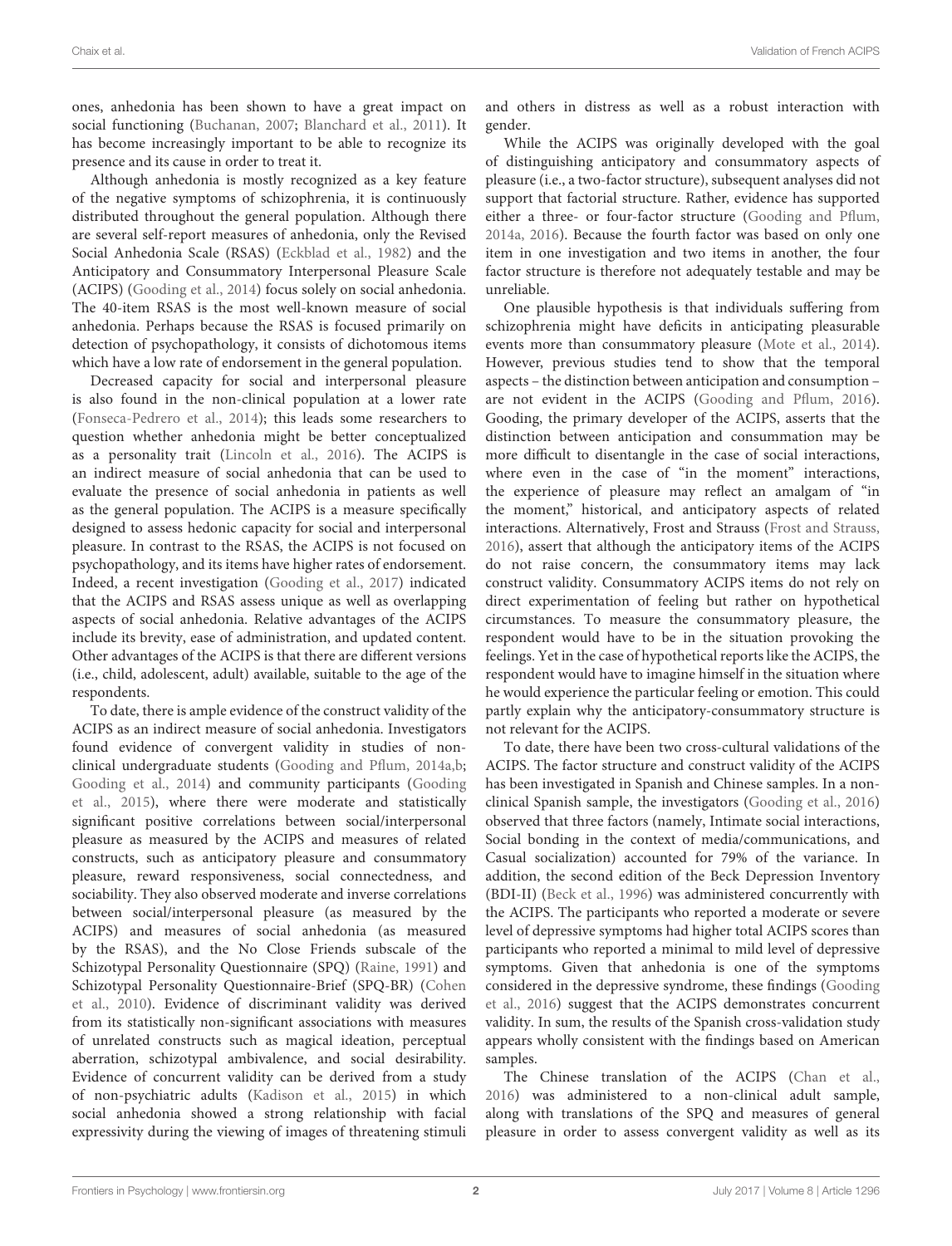factor structure. The results of the factor analysis revealed a four factor solution: Friendship, Family and Intimacyrelated relationships, General Social interactions, and Casual interactions/conversations. Similar to the American English and Spanish forms of the ACIPS, the Chinese translation of the ACIPS was characterized by high internal consistency (as measured by the ordinal alpha coefficient statistic). Consistent with findings based on American samples, the investigators also observed that the Chinese ACIPS scores were associated with scores on the No Close Friends and Constricted Affect subscales of the SPQ [\(Raine,](#page-5-10) [1991\)](#page-5-10). Moreover, the ACIPS was moderately correlated with measures of consummatory and anticipatory pleasure.

The first goal of this study was to validate the structure of the French version of the adult ACIPS. The second objective was to verify whether a one, two or three factor solution is most appropriate for the ACIPS scale.

# MATERIALS AND METHODS

## **Participants**

Participants were 263 volunteers who were enrolled in School of Nursing Sciences, La Source in Lausanne as pre-graduate students or professionals in continuous education courses (male 35% and female 65%, age 34.9  $\pm$  11.7 years). Participants responded anonymously and voluntarily. They could not be identified and no personal data concerning their health were collected. Ethical approval was therefore not required for this study in accordance with national and institutional guidelines.

### **Measure**

The ACIPS Adult version [\(Gooding and Pflum,](#page-5-7) [2014a](#page-5-7)[,b\)](#page-5-8) is a 17item self-report measure in which hedonic capacity for social and interpersonal engagement is rated on a 6-point Likert scale, ranging from 1 "very false for me" to 6 "very true for me." Total scores on the ACIPS can range from 17 to 102. Lower total scores reflect greater likelihood of social anhedonia.

# Translation of the ACIPS

Translation of the measure was conducted in accordance with international guidelines for translation of psychological measures [\(Hambleton et al.,](#page-5-19) [2005\)](#page-5-19). The ACIPS was translated into French by JF and AN and back-translated by an independent translator in English. The back-translation was checked by the primary author of the scale (DCG) and adjustments were made to make the scale conceptually equivalent to the English version.

# Statistical Analyses

For the confirmatory factor analysis (CFA), Likert type items were treated as categorical ordinal and all the models were estimated using a robust weighted least squares estimator with adjustments for the mean and variance (WLSMV). This approach is more robust to non-normality than treating ordinal response scales as continuous. Three models were estimated. A one-factor model representing a general undifferentiated "pleasure" latent

construct was first tested on the 17 ACIPS items. A two-factor model distinguishing anticipatory-pleasure (items 1, 3, 7, 8, 10, 14, and 15) and consummatory-pleasure (items 2, 4, 5, 6, 9, 11, 12, 13, 16, and 17) was tested next. A three-factor model including intimate social interactions (items 2, 3, 6, 7, 9, 10, 14, and 17), group social interactions (items 1, 4, 11, and 13) and social bonding, with the establishment also of connections (items 5, 8, 12, 15, and 16), was then tested. Finally, a bifactor model including one general factor and three orthogonal specific factors was estimated in order to model the unique influence of the specific factors above and beyond the effects of a general factor (that represented the commonality of all manifest variables). The general factor was defined on the basis of all items and the three specific factors were defined similarly to the three factor model. To identify the scale of the latent factors, one factor loading was fixed to one for each latent variable. Each model was compared to a more restrictive alternative including one or two fewer factors with a robust chi-square test using the DIFFTEST procedure. Because the bifactor model was not nested within other models and the AIC and BIC coefficients cannot be computed using WLSMV estimation, this model was compared to the others based on examination of indicators of goodness of fit. Several indicators of model fit were used: the root mean square error of approximation (RMSEA), the Comparison fit index (CFI) and the Tucker–Lewis fit index (TLI). Values of RMSEA  $\leq$  0.06 and CFI and TLI  $\geq$  0.95 are interpreted as good fit while values of RMSEA  $\leq$  0.08 and CFI/TLI  $\geq$  0.90 are often considered as indicating acceptable fit [\(Hu and Bentler,](#page-5-20) [1999\)](#page-5-20). The reliability of the three subscales was estimated with McDonald's model-based Omega (ω) coefficient [\(Canivez,](#page-5-21) [2016\)](#page-5-21). All statistical analyses were performed with the Mplus statistical package version 7.4.

# RESULTS

As shown in **[Table 1](#page-3-0)**, the one and two-factor models showed somewhat poor fit to the data. However, the goodness of fit of the three factor model was acceptable. The results of the robust chi-square difference tests indicated that while the two-factor model did not improve on the one-factor model fit (2 factors against 1 factor:  $\Delta \chi^2 = 1.638$ ,  $\Delta df = 1$ ,  $p = 0.201$ ) the 3 factor solution should be preferred overall (3 factors against 1 factor:  $\Delta \chi^2 = 23.218$ ,  $\Delta df = 3$ ,  $p < 0.001$ ; 3 factors against 2 factors:  $\Delta \chi^2 = 26.337$ ,  $\Delta df = 2$ ,  $p < 0.001$ ). This model is represented in **[Figure 1](#page-3-1)**. This general factor accounted for 70.1% of the common variance (intimate social interactions 14.3%, group social interactions factor 6.6% and social bonding and making connections factor  $= 8.6\%$ ).

All factor loadings were statistically significant and the three factors correlated substantially with each other. The reliability of the three scales ( $\omega$  intimate social interactions = 0.789,  $\omega$ group social interactions =  $0.726$ ,  $\omega$  social bonding and making connections  $= 0.700$ ) was satisfactory to good [\(Canivez,](#page-5-21) [2016\)](#page-5-21). While being the less parsimonious model because it included four factors, the model fit of the bifactor model was very similar to the three factor model. All loadings on the general factor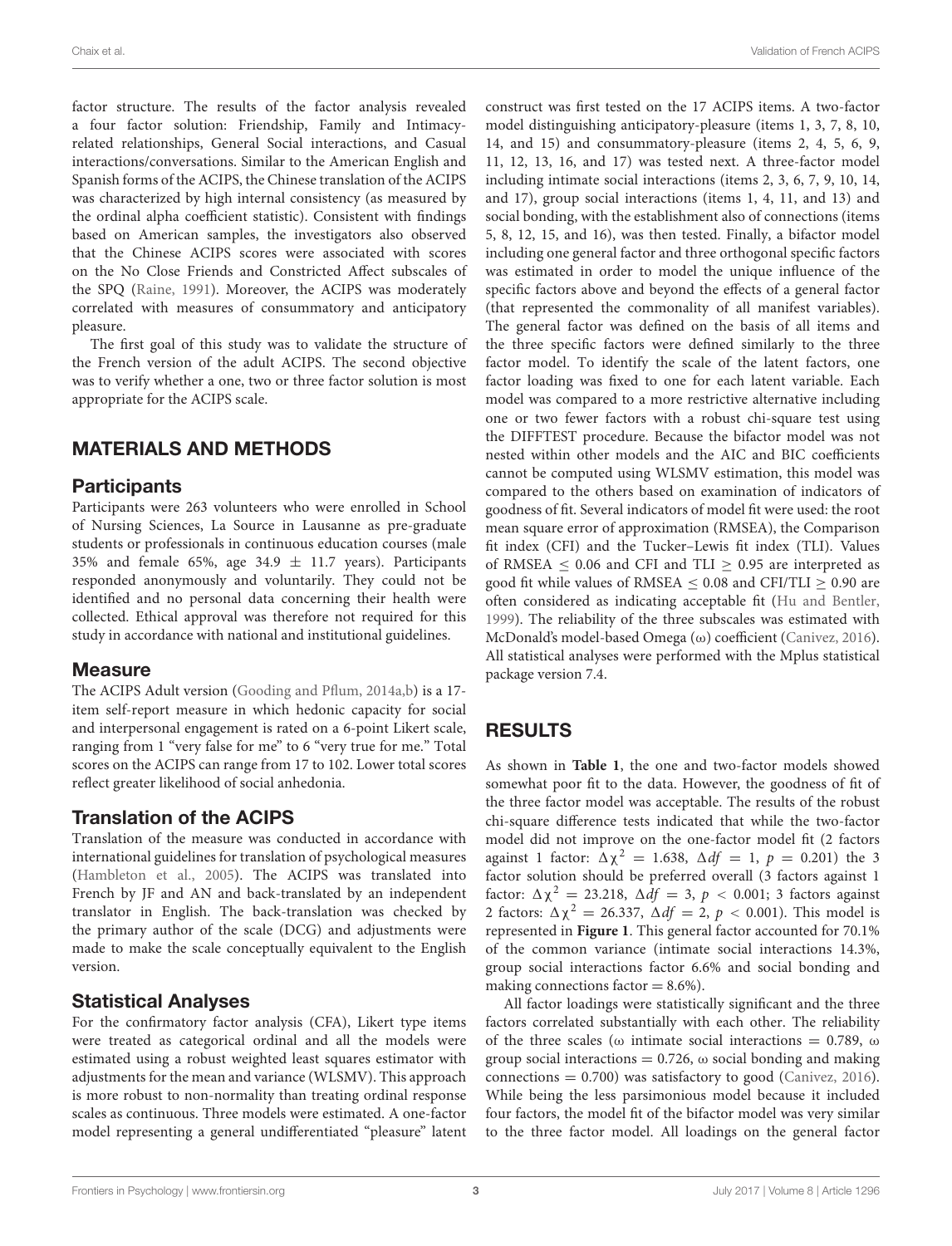<span id="page-3-0"></span>TABLE 1 | Comparisons of Model fit for the ACIPS scale.

|         | df  | <i>p</i> -value | <b>RMSEA</b> | 90% C.I for RMSEA | CFI   | TLI   |
|---------|-----|-----------------|--------------|-------------------|-------|-------|
| 235,266 | 119 | < 0.001         | 0.061        | 0.049-0.072       | 0.895 | 0.880 |
| 234.198 | 118 | < 0.001         | 0.061        | 0.050-0.073       | 0.895 | 0.879 |
| 216.692 | 116 | < 0.001         | 0.057        | $0.045 - 0.069$   | 0.909 | 0.894 |
| 188.643 | 102 | < 0.001         | 0.057        | $0.044 - 0.069$   | 0.922 | 0.896 |
|         |     |                 |              |                   |       |       |

df, degree of freedom; RMSEA, Root Mean Square Error of Approximation; CI, Confidence Interval; CFI, Comparative Fit Index; TLI, Tucker-Lewis Index.



<span id="page-3-1"></span>were supported while the loadings of items 3, 4, 5, 6, 10, 12, and 13 on their specific factors were no longer statistically significant.

# **DISCUSSION**

The first aim of this study was to confirm the factor structure of the French version of the ACIPS. The psychometric characteristics are similar to the original version [\(Gooding and](#page-5-8) [Pflum,](#page-5-8) [2014b\)](#page-5-8). Our findings are thus consistent with previous studies on the English and Spanish version [\(Gooding and Pflum,](#page-5-13) [2016;](#page-5-13) [Gooding et al.,](#page-5-16) [2016\)](#page-5-16).

Our second goal was to determine which factor solution was the best fit to the ACIPS data. The one and two-factor – anticipatory-consummatory pleasure – models did not show good fit to the data, which also confirms previous findings [\(Gooding and Pflum,](#page-5-13) [2016\)](#page-5-13). Some respondents experience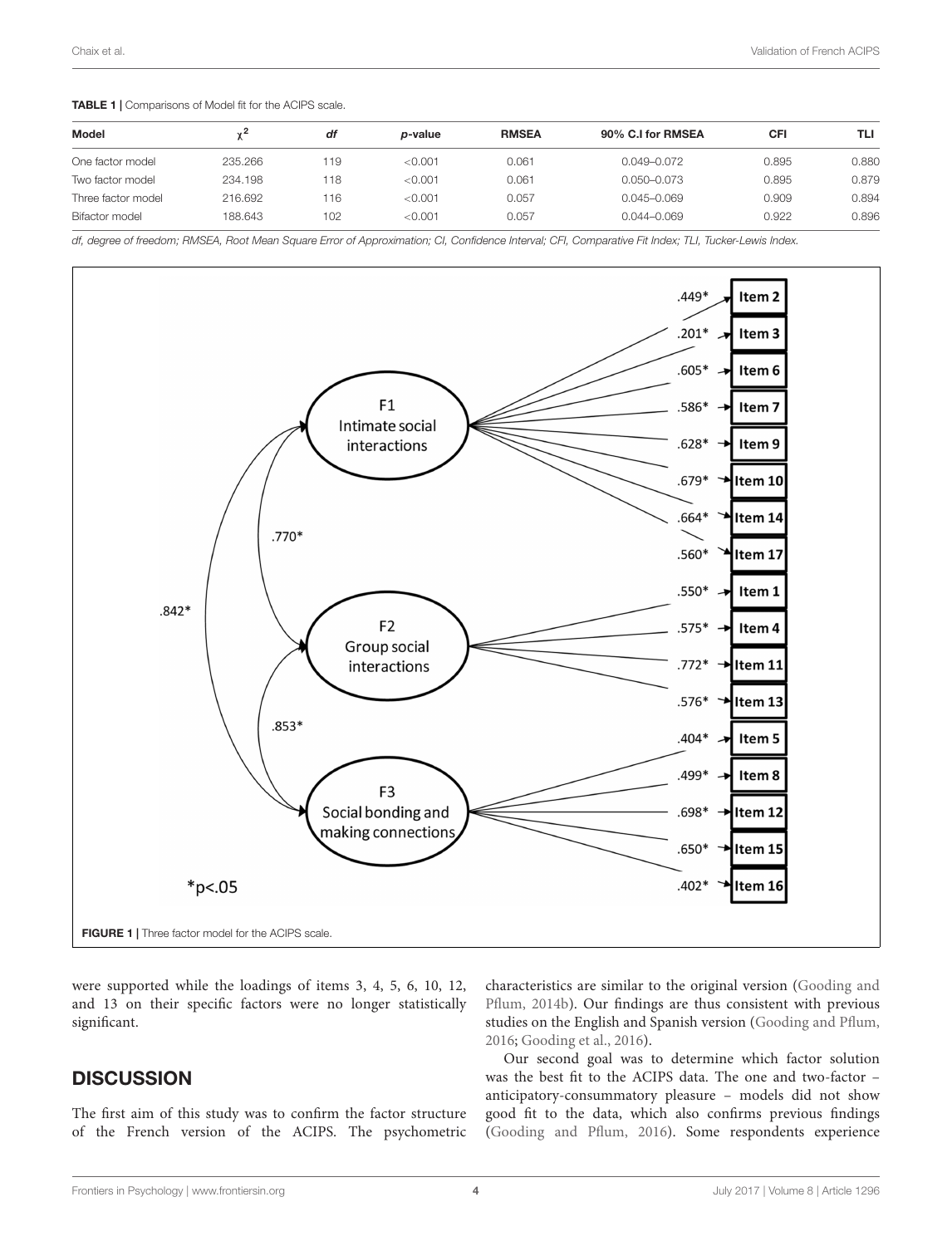difficulties in imagining themselves in a hypothetical situation [\(Frost and Strauss,](#page-5-15) [2016\)](#page-5-15), which would explain the lack of difference between anticipatory and consummatory pleasure. The model including "intimate social interactions," "group social interactions," and "social bonding and making connections," shows that the three factors correlated well with each other. All items contributed to their corresponding factors and showed adequate model based reliability. This structure seems consequently to be the most adequate for the ACIPS. The "intimate social interactions," "group social interactions," and "social bonding and making connections" factors were substantially correlated and shared a large amount of variance. These results suggest that individuals who enjoyed interaction in one of these three subdomains were more likely to enjoy doing so in the two other domains.

While on the basis of the comparison between the one and three factor models, these three types of interactions may not be considered as indistinguishable and to represent distinct and theoretically meaningful dimensions, results of the bifactor model highlighted that all items also measured general undifferentiated "pleasure." This suggests that some items did not measure distinct specific pleasure beyond and above general undifferentiated pleasure. Taken together, these results show the ACIPS is a valid scale to measure the capacity of savoring different kinds of social relationships.

The item with the lowest corresponding coefficient to its factor is "I'm not looking forward to seeing my family" (item 3; see **[Figure 1](#page-3-1)**), which is the only negatively worded item. It is often seen that respondents take some time to understand that item, or understand it the wrong way because of its unique sentence structure. It might be interesting to reword the item in a positive way for further studies. Another future direction for the ACIPS as a self-report scale would be to include patients in the identification of their interpersonal pleasure deficits and use the scale to help personalize interventions. It should be noted that despite the absence of relevance of the two-factor model for the ACIPS, therapies which focus on anticipating pleasurable moments are likely to be beneficial to patients with demonstrable deficits in these areas, such as patients with schizophrenia [\(Edwards et al.,](#page-5-22) [2015\)](#page-5-22). Selfreport scales may be limited because we tend to think about our reaction to the most recent event or they tend to be decontextualized. Despite the limitations inherent in self-report measures, the ACIPS can be very useful in clinical as well as in non-clinical settings, where social anhedonia is also to be found [\(Brown et al.,](#page-5-23) [2007\)](#page-5-23). The ACIPS can be used to identify and follow the course of social anhedonia, which appears as a transdiagnostic symptom in several different disorders [\(Bedwell et al.,](#page-5-24) [2014\)](#page-5-24). Alternatively, the ACIPS can be used as an outcome measure in terms of investigating response to experimental treatments. Our results suggest further psychological intervention could focus on these three different levels of social bonding.

Limitations of the present study could be addressed in future research. The disproportionate number of females in the present sample (i.e., two-thirds female) may limit the generalizability of our findings. Replication with a larger proportion of male participants is therefore advisable. The results presented are based entirely upon non-clinical samples of high functioning individuals recruited through university and continuous postgrade education. It would be interesting to compare these findings with those derived from clinical populations, such as patients with schizophrenia. Moreover, the current study design is cross-sectional. Given the temporal stability of the measure [\(Gooding and Pflum,](#page-5-13) [2016\)](#page-5-13), the ACIPS is suitable for treatment evaluation studies. It would be useful to examine the ACIPS scores of individuals before and after interventions aimed at reducing anhedonia [\(Favrod et al.,](#page-5-25) [2015;](#page-5-25) [Nguyen et al.,](#page-5-26) [2016\)](#page-5-26).

The present study demonstrated the internal consistency of the ACIPS scale in French-speaking non-clinical individuals. However, this line of research would be furthered by inclusion of measures of other theoretically related and unrelated constructs in order to measure the convergent and discriminant validity of the ACIPS, respectively.

This study also provided the first evidence of cross-cultural validity of the ACIPS in a French-speaking context and supported the use of the scale in cross-cultural research. That is, the results of the present investigation indicate that the adult version of the ACIPS was successfully adapted from American English to French with semantic, linguistic, and contextual equivalence. Such psychometric evidence is an important step in the process of demonstrating structural invariance (i.e., relationship between factors) of the ACIPS. Taking into account data from Chinese, Spanish, American English and the present investigations, one can assert that the ACIPS has demonstrated structural variance, though questions regarding measurement invariance (i.e., relationship between items and factors) remain. Future directions could include the use of multidimensional scaling in order to assess the comparability of the ACIPS in different populations and cultures [\(Reise et al.,](#page-5-27) [1993;](#page-5-27) [Brown,](#page-5-28) [2006;](#page-5-28) [Borsa](#page-5-29) [et al.,](#page-5-29) [2012\)](#page-5-29).

# AUTHOR CONTRIBUTIONS

JF, PG, and AN designed this research. DG conceptualized and developed the scale. JF, AN, and CF acquired the data. PG analyzed and interpreted the data. JC, PG, and JF drafted the first version of the manuscript. DG, AN, and CF critically revised the article for important intellectual content. All the authors approved the final version for publication. All the authors agree to be accountable for all aspects of the work by ensuring that any questions related to its accuracy or integrity can be appropriately investigated and resolved.

# FUNDING

This work was supported by the Swiss National Science Foundation grant number 105319\_163355.